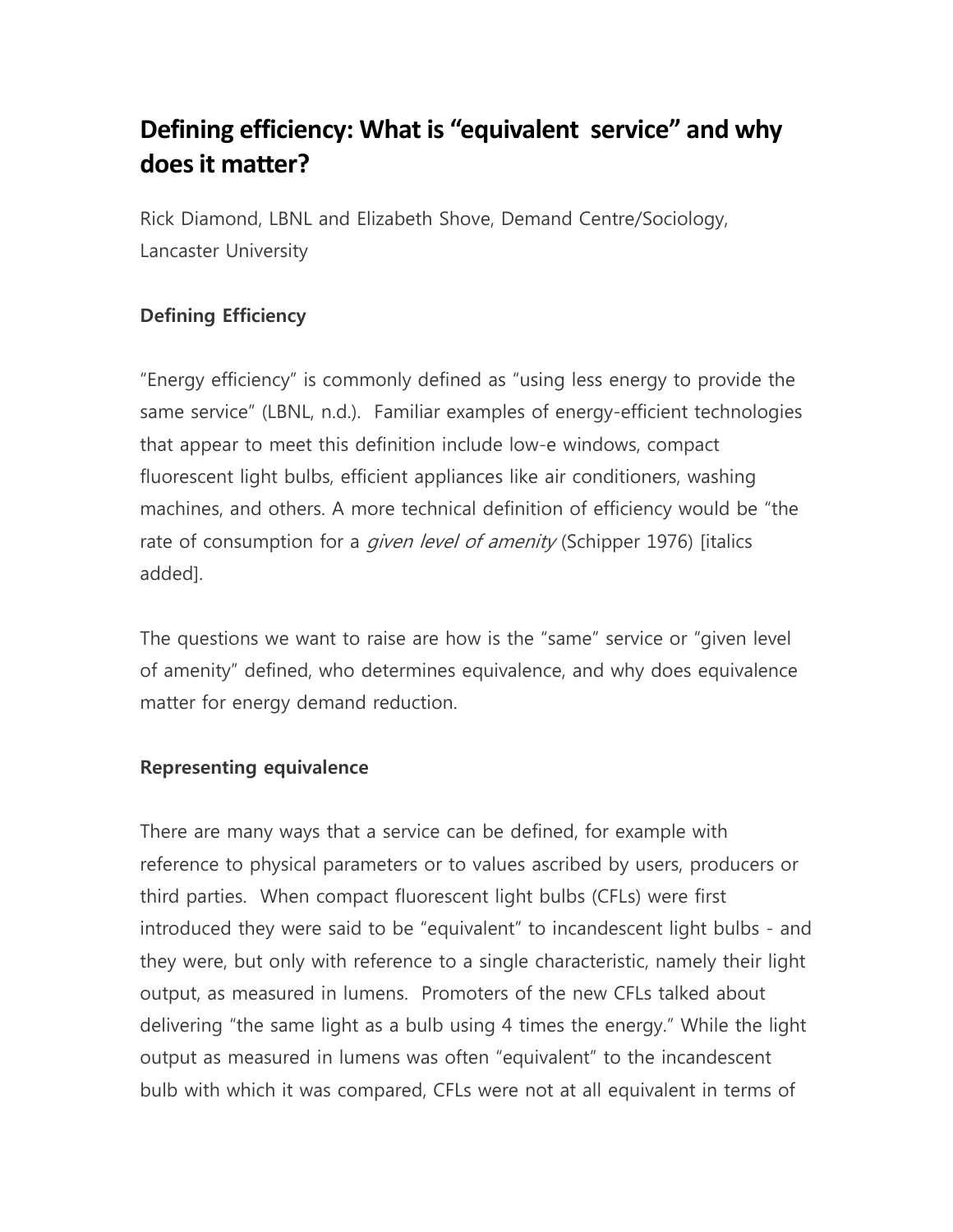shape, size, weight, noise, longevity, fragility, indoor/outdoor usage, perceived "whiteness", the ability to show true colors as measured by the Color Rendition Index (CRI), and of course, cost.

Some of these differences were addressed by suppliers, e.g., the high initial costs were justified to customers in that the "light bulbs will pay for themselves in less than 4 years due to longer lifetimes and less energy use." Consumers were left to discover other aspects of non-equivalence, experiencing some as significant *reduction* of service when seen in the round.

This is not an isolated example. Low-e windows are thermally more efficient and typically reduce daylight transmission. This feature also reduces sound transmission and the fading of fabrics. For the same reason rooms appear darker. These various sometimes competing characteristics are impossible to capture in such a singular concept as a "given level of amenity."

### **Given levels of amenity**

In daily life, levels of amenity are never "given": they are always made and always have a history. Invoking "the same" level of service and aiming for equivalence naturalizes templates of normal which are themselves outcomes of specific conjunctions of technologies and practice.

This is unfortunate if the aim is to reduce energy demand. For example, heat pumps are an energy efficient technology for providing heating and cooling, but they differ from more familiar systems in that the air temperature at the register can be several degrees lower than with traditional gas-fired heating systems.

Heat pumps may be efficient and capable of delivering similar service (narrowly defined) but they cannot match other qualities of gas central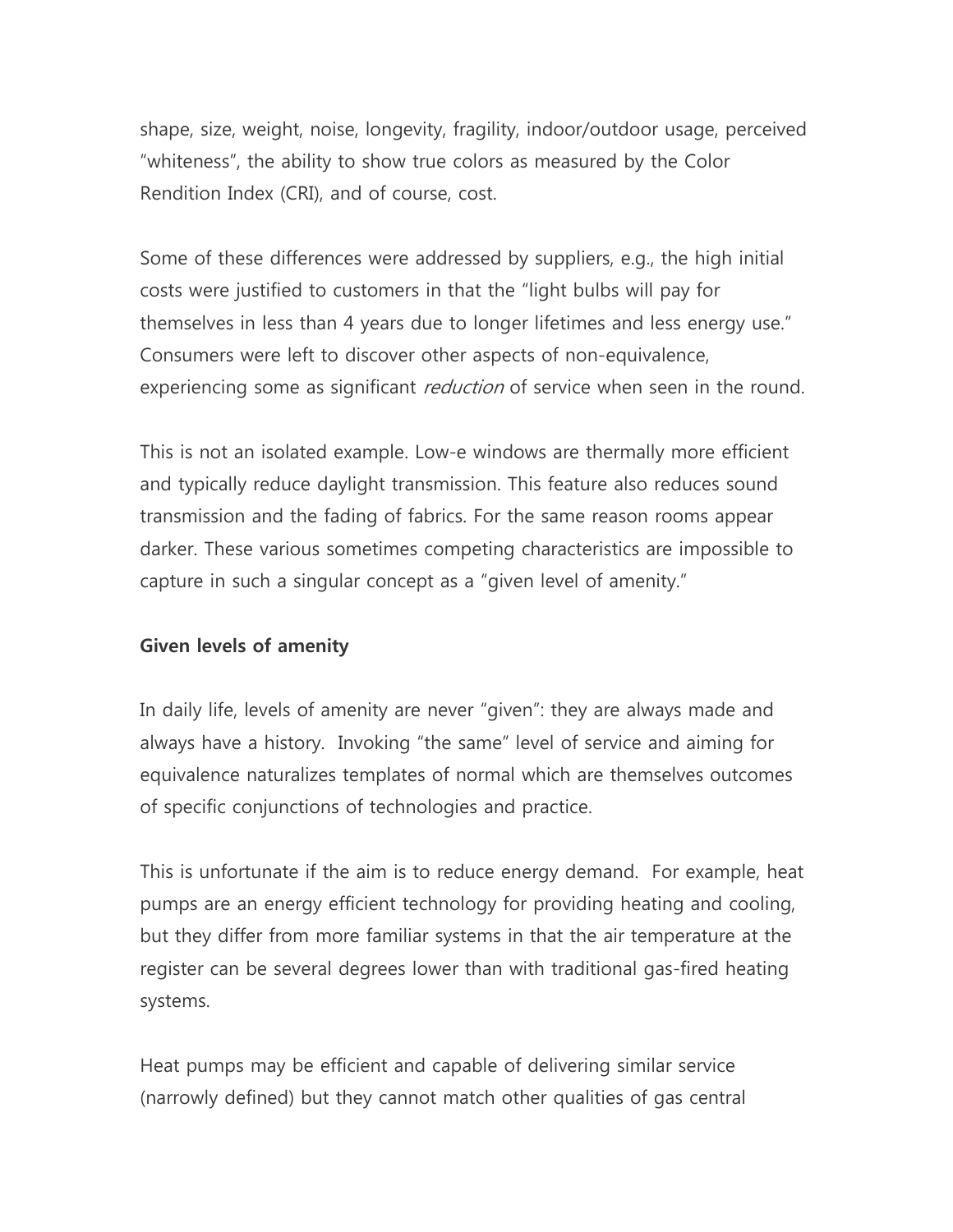heating – e.g. speed of response, the experience of air temperature etc. When compared in these terms, they are found to be wanting.

They are so not because they are inherently inferior, but because familiar systems have come to define what is normal and set benchmarks of experience and expectations which are difficult and sometimes impossible to meet in other ways.

### **Efficiency, equivalence and demand reduction**

Concepts of energy efficiency depend on quite specific interpretations of equivalence. This is fundamentally problematic when thinking about appliances and technologies in use. As we have seen, discourses of efficiency systematically obscure the multi-dimensional qualities of service, and marginalize the many aspects of non-equivalence that necessarily follow. The dogged re-statement of equivalence – this is "the same" only more efficient – is in effect a political move, prioritizing and valuing certain features over others.

More importantly, the goal of being equivalent is itself fundamentally limiting. It is so in that the ambition of mimicking current levels of service – whether narrowly or broadly defined - constrains lines of technological innovation and related realms of energy policy.

Setting this constraint aside would help in transforming, and not reproducing, what people take to be "normal" (or "given"). Current expectations and standards are not natural: they are themselves outcomes of experiences and encounters with incumbent technologies.

Instead of persistently positioning lower energy strategies as the same, but more efficient, a more plausible and also more promising approach is to